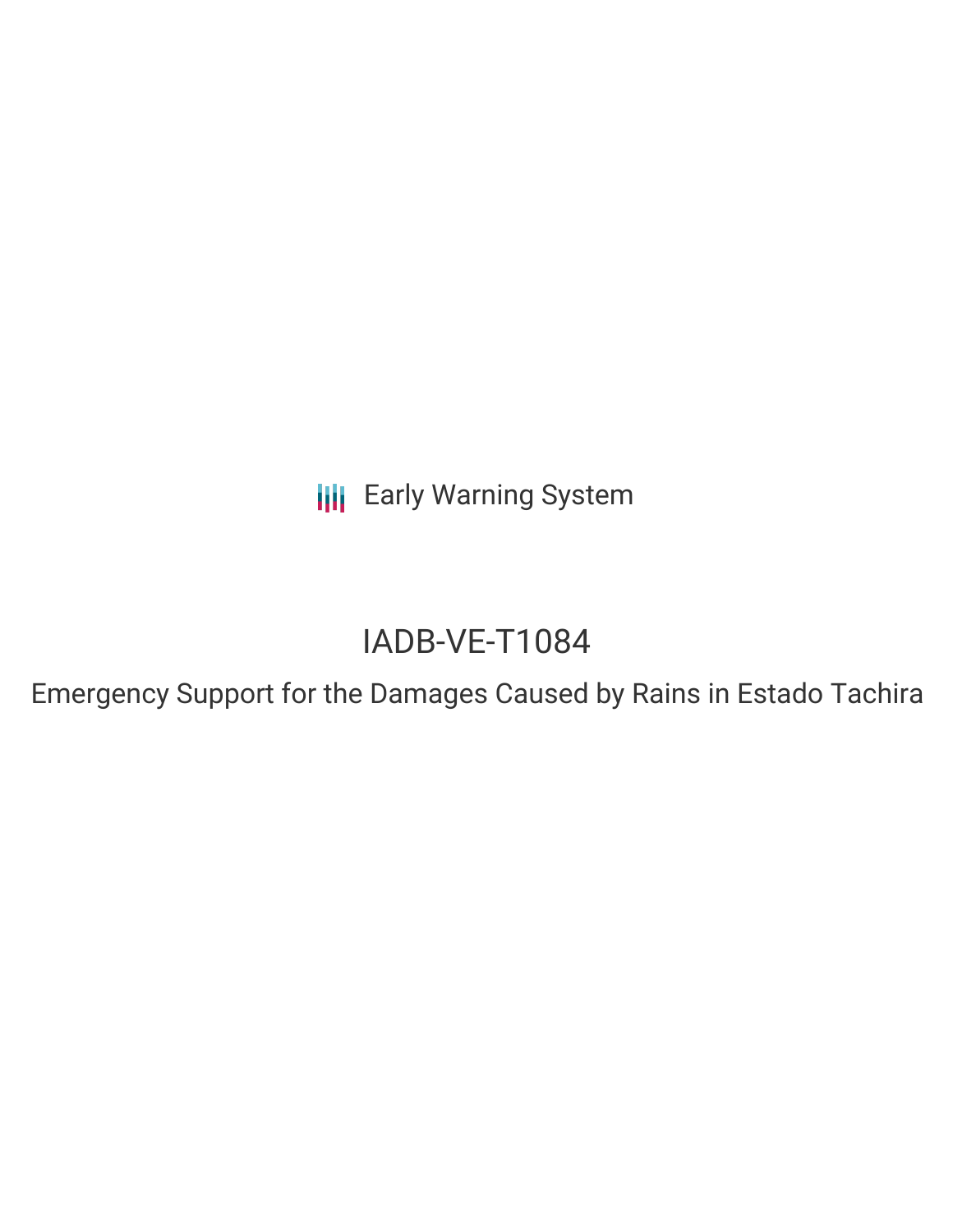

### **Quick Facts**

| <b>Countries</b>               | Venezuela                              |
|--------------------------------|----------------------------------------|
| <b>Specific Location</b>       | Tachira                                |
| <b>Financial Institutions</b>  | Inter-American Development Bank (IADB) |
| <b>Status</b>                  | Approved                               |
| <b>Bank Risk Rating</b>        | C                                      |
| <b>Voting Date</b>             | 2020-11-25                             |
| <b>Borrower</b>                | Government of Venezuela                |
| <b>Sectors</b>                 | Humanitarian Response                  |
| <b>Investment Type(s)</b>      | Grant                                  |
| <b>Investment Amount (USD)</b> | $$0.20$ million                        |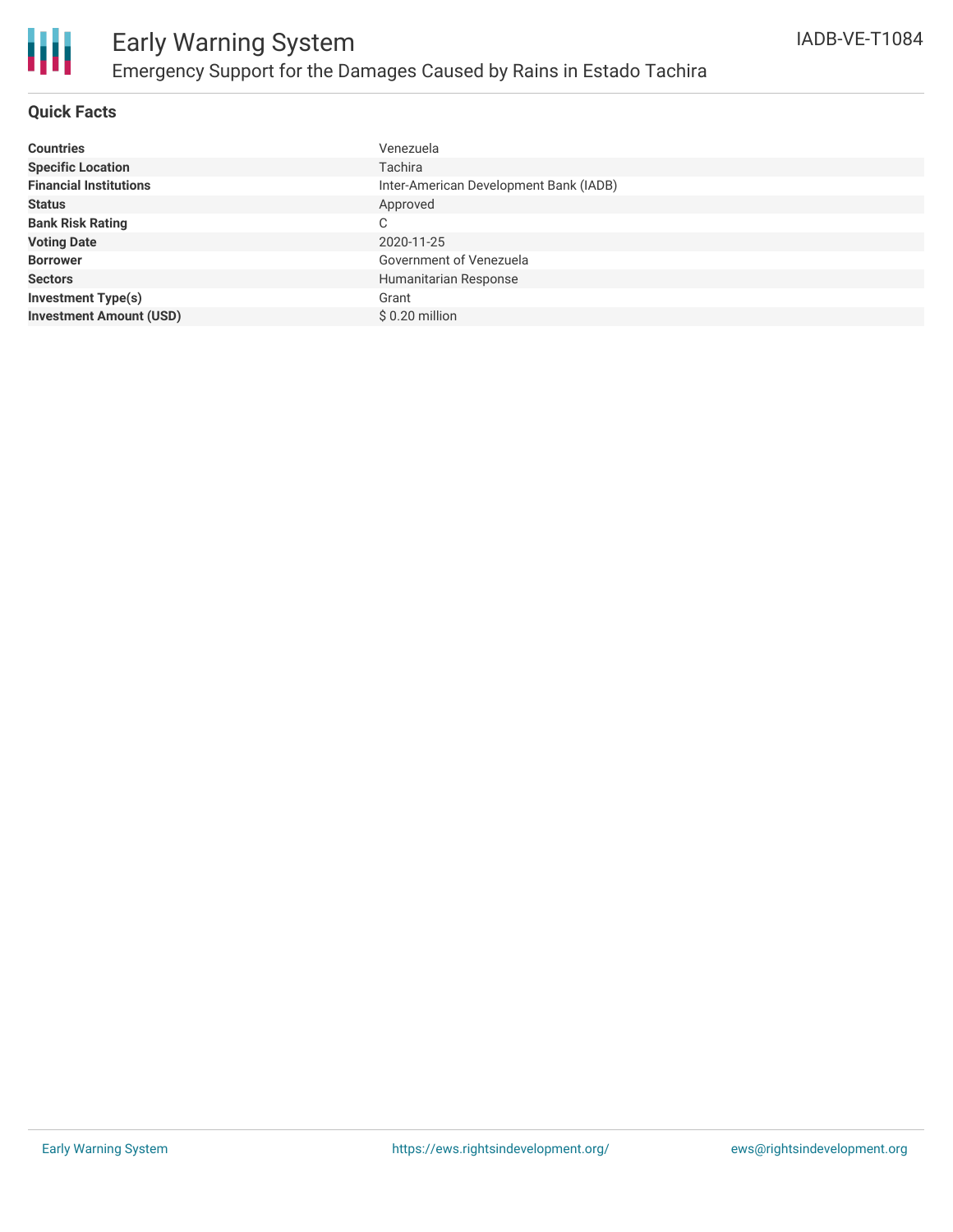

### **Project Description**

"The objective of the operation is to support Venezuela in the execution of humanitarian assistance actions in order to partially alleviate the emergency situation currently facing the affected area of the country, that is, Estado Tachira,"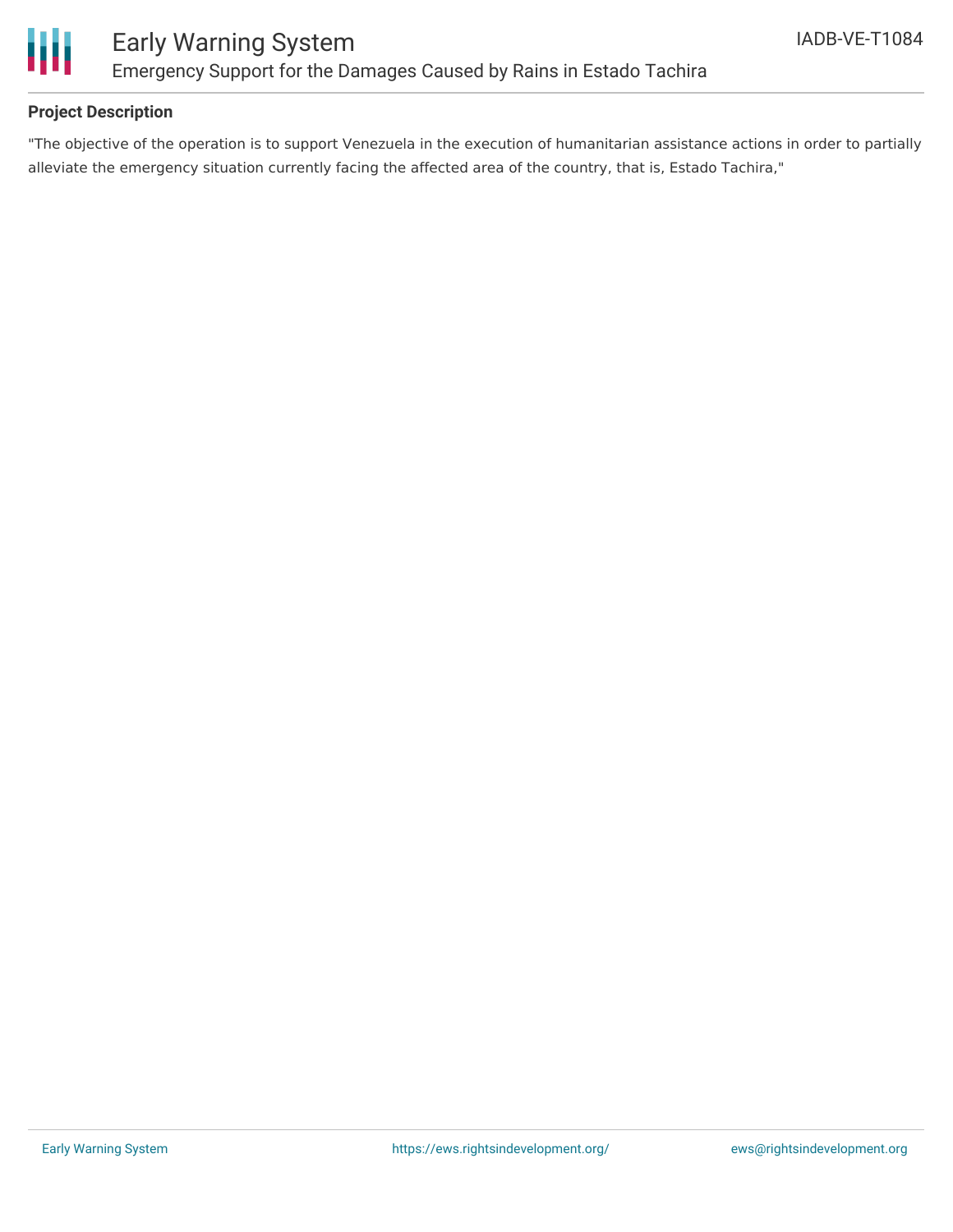

## Early Warning System Emergency Support for the Damages Caused by Rains in Estado Tachira

### **Investment Description**

• Inter-American Development Bank (IADB)